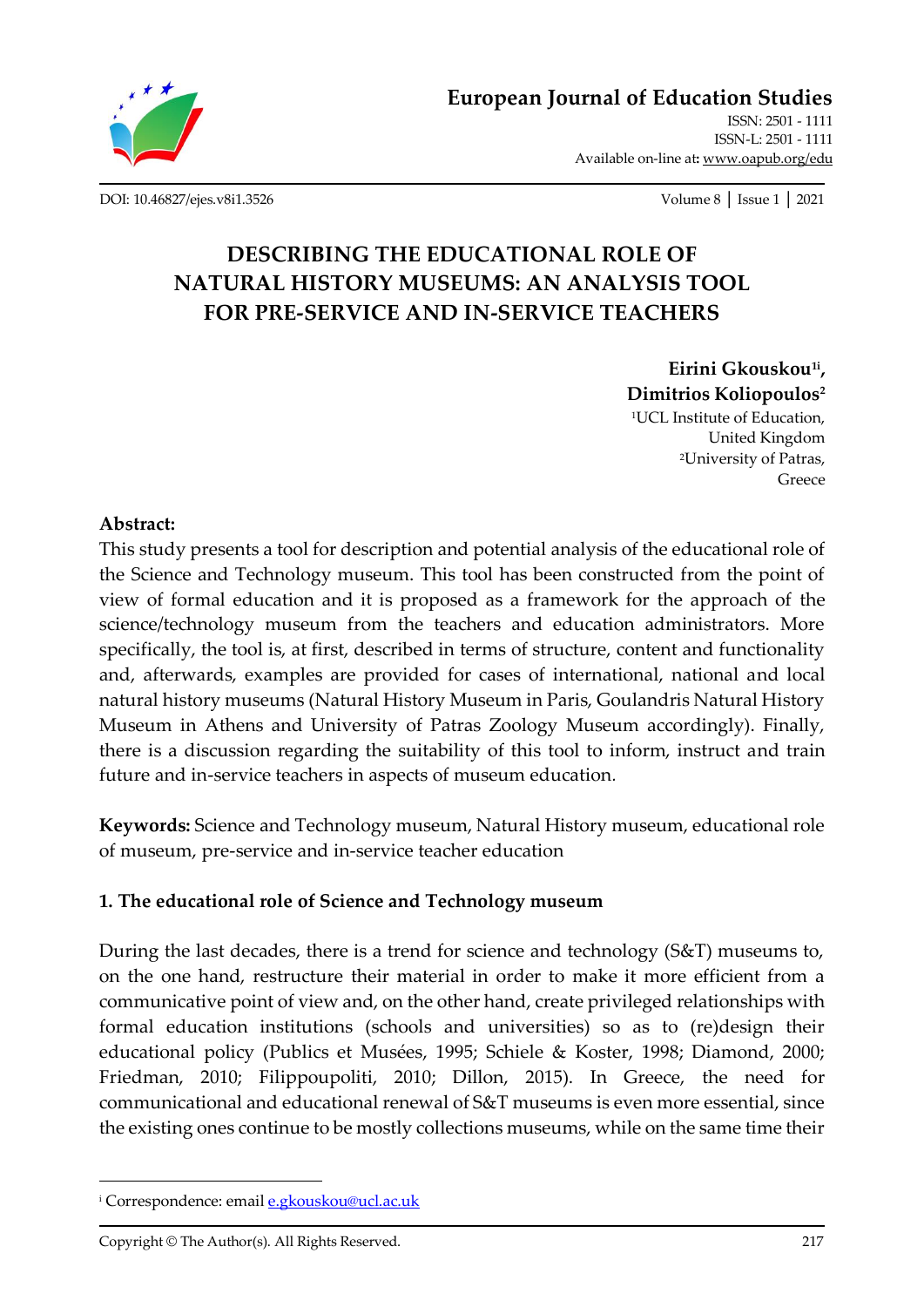educational role remains largely restricted to traditional type of visits (Kirchberg & Trondle, 2010; Patrick & Tunnicliffe, 2013)

The initiative for the upgrade of the educational role of S&T museums should be certainly taken on the museums' behalf. However, it is possible for the formal education domain to contribute towards this direction by reinforcing, first of all, the connections between school/university and museum. Such connections are feasible to be created in terms of educational policy for educators' instruction and training. Regarding the latter, it appears that for the development of such connections between formal education and education at the museum in a regular basis, the most appropriate settings are the academic educational structures that train educators for all educational levels (Kelly & Fitzgerald, 2011).

In Greece there are several departments of Educational Sciences that develop remarkable research and put substantial educational effort into training future teachers in order for the latter to be involved with museum-pedagogical actions in a structured manner during their service time. As for instance, during the past decade the Department of Educational Sciences and Early Childhood Education (DESECE) of University of Patras, in cooperation with S &T museums, fosters the research and the training necessary for the development of methodology addressing the design of educational programs appropriate for pre-school and primary school children (Filippoupoliti & Koliopoulos, 2012). For pre-service and in-service teachers to design and implement relevant educational programs, they should hold adequate knowledge of the nature and features of museums' *educational role*.

Consequently, this study addresses the goals of formal education, but at the same time it also intends to empower the development of essential relationships between the school/university and museum, irrespectively of domain this initiative starts from. The educational relationship between S&T museum and formal education is complicated and vague (Allard, Boucher & Forest, 1994; Caro 1997; McLaughlin, Smith & Tunnicliffe,1998; Fenichel & Schweingruber, 2009; Meunier, 2018). The examination of the teaching and learning dimensions that arises from this collaboration is still at a preliminary stage because of the wide variety of S&T museums and the different forms this collaboration would take, but mostly due to the lack of appropriate tools for analysis and evaluation. This study is focused on the potential and the manner in which formal education can systematically approach the educational role of the S&T museum, namely how the museum primarily deals with the education of school populations. We are also interested in the investigation of the educational role of the S&T museum *macroscopically* in principle, namely without scrutinizing those details that are relevant to the particular features and detailed content of the several educational actions. Conversely, our intention is for this study to facilitate distinguishing the various educational actions that the museum alone or in collaboration with schools or/and other social and educational institutions implements and to answer inquiries about the sources of the educational actions in regard to their designers and target groups. This study can lead to the formation of *typologies* for the educational role of various S&T museums' categories that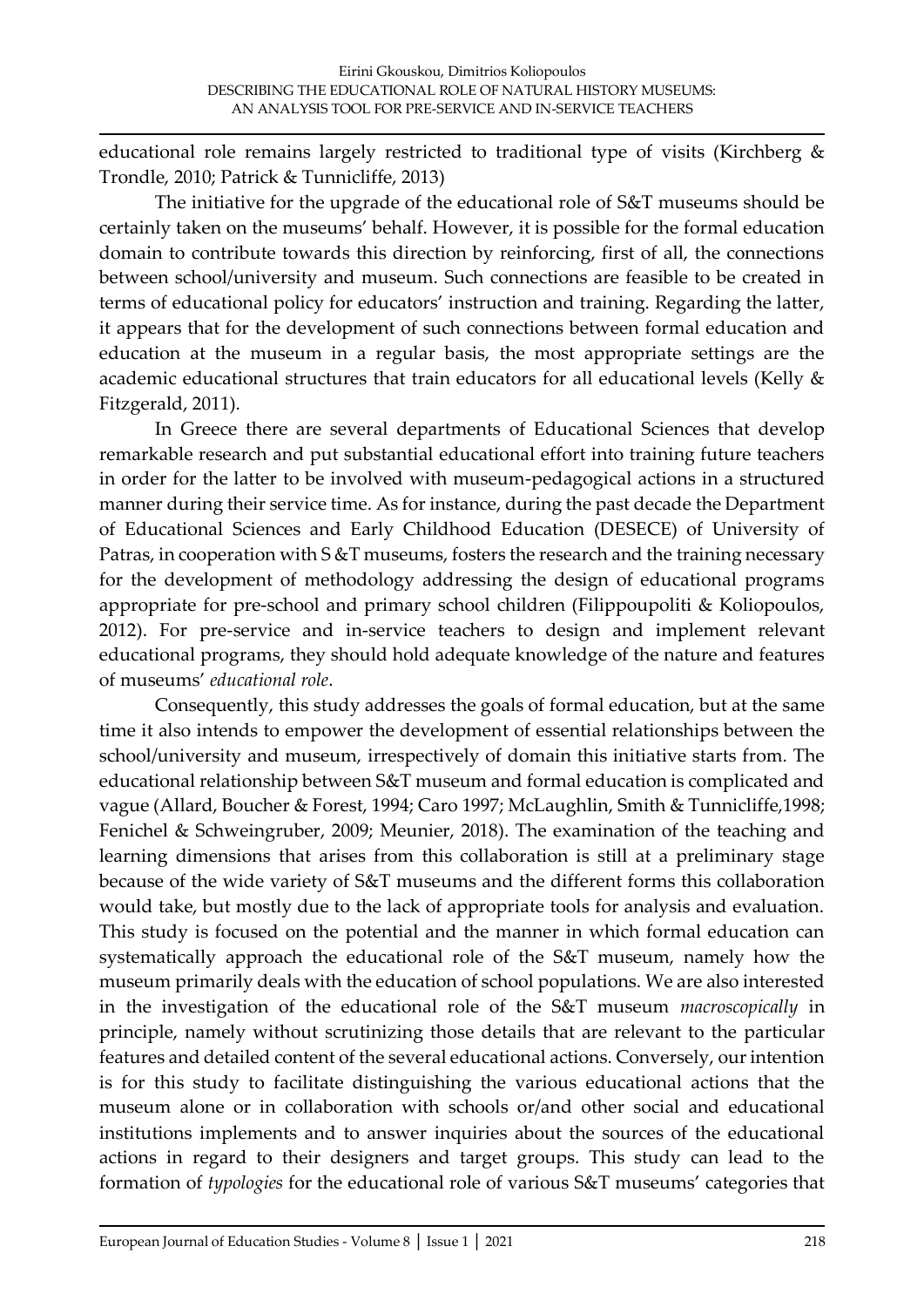can be particularly useful, on the one hand, to the teachers and the administrators of formal educational systems, since they can make comparisons between museums and attribute meaning to the numerous educational actions that they propose, and, on the other hand, to the persons in charge on behalf of the museums for their educational actions that can proceed to the evaluation and possibly to the restructure of their educational role through the comparison to other museums.

In the present study we will demonstrate a tool for the macroscopic description of the educational role of a particular case of S&T museum: The Natural History museum. More specifically, we will describe the structure, the content and the functionality of the particular tool and, subsequently, we will provide examples for its application in museums in an international, national and local range. Finally, there is a discussion regarding the suitability of this tool for the information, instruction and training of future and in-service teachers in aspects of museum education (Rix & McSorley, 2010; Morentin & Guisasola, 2014; Gkouskou & Tunnicliffe, 2019).

# **2. A tool for the description of the S&T museum educational role**

Widely known efforts have been made internationally and in Greece, to highlight the key features for the essential approach between the school and the museum, either through simple collaboration in educational programs or through the formation of a more permanent and operational relationship (Ramey-Gassert, Walberg & Walberg, 1994; Buffet, 1995; Hofstein & Rosenfeld, 1996; Cohen, 2001; Eshach, 2007; Osborne & Dillon, 2007; Gupta, Adams, Kisiel & Dewitt, 2010; Reiss et al., 2016). The existence and the development of this relationship can constitute a primary context for the description of the educational role of the S&T museum. As a result of that, one can classify the various educational actions that the museums propose in relation to the degree of their association with the formal educational system. Figure 1 presents a layout of the descriptive tool we propose in this study. In this section we will analyze the structure and content of the tool, highlighting at the same time its basic features.

The proposed typology of educational activities consists of three fundamental categories of activities. The first one refers to activities that take place *within the S&T museum* and are exclusively designed by the museum's executives. The second category is related to activities that unfold in the *museum or/and the school* and they can either be designed by the administrators of each domain or be formed as a collaboration product. The third one refers to those activities that happen *entirely in the school* setting but originate from the museum's domain. Each category includes several forms of educational activities that associate, on the one hand, with the group of people that organize them, and, on the other hand, to the different target groups they address to.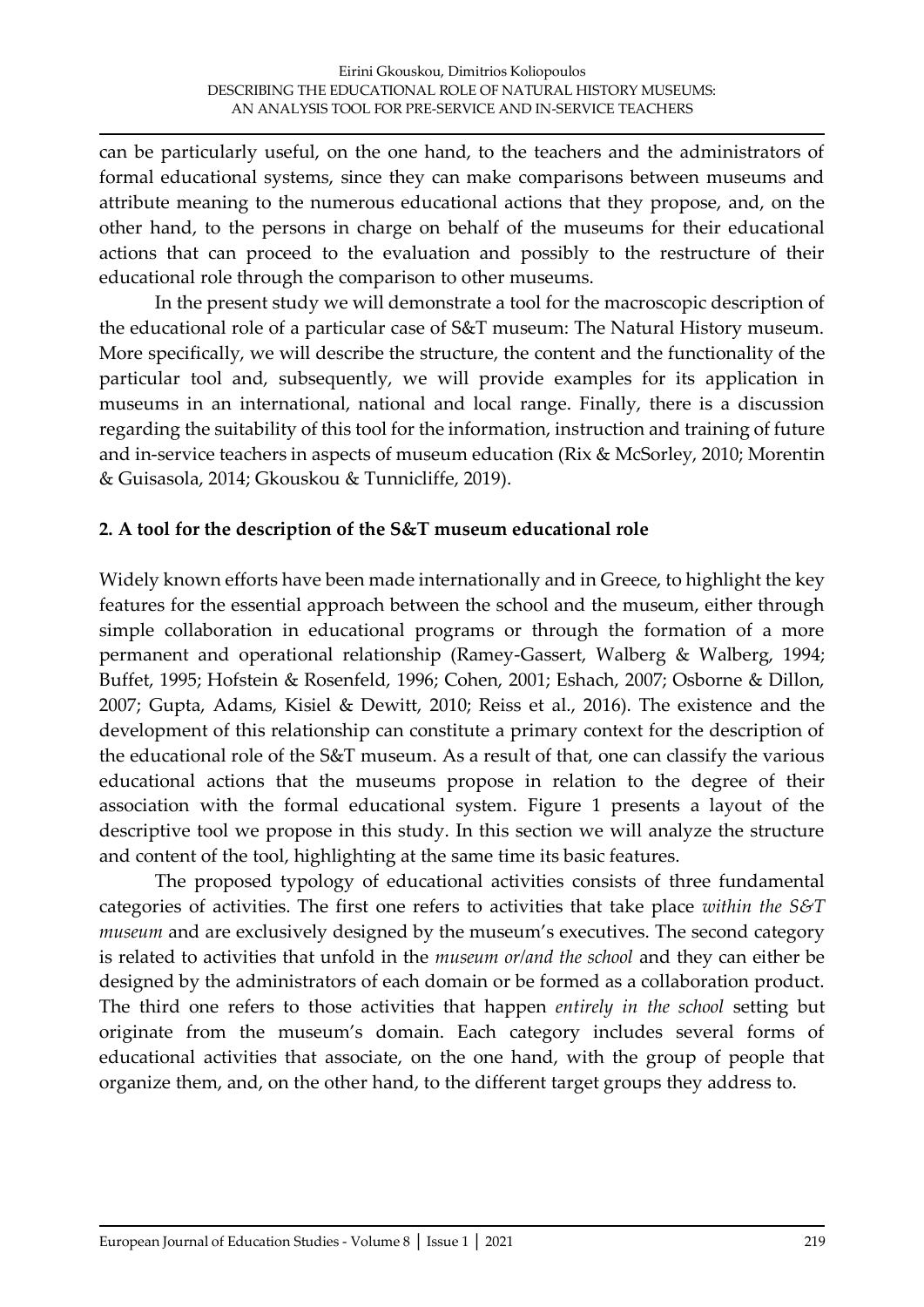

**Figure 1**: The tool for the description of the educational role of the Science and Technology Museum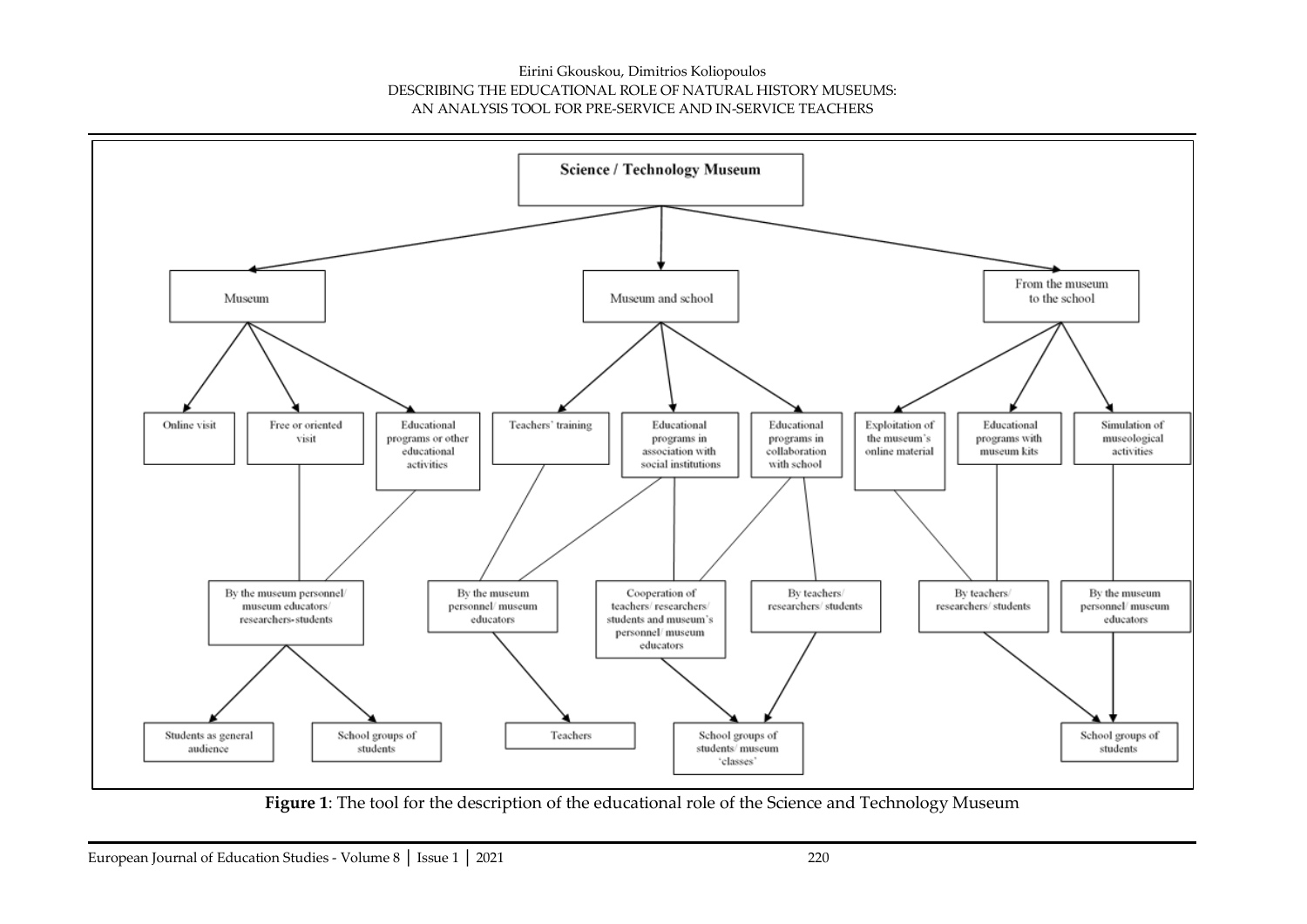### **2.1 Activities at the Museum**

In this category one can find the activities 'Online visit', 'Free or oriented visit' and 'Educational programs or other educational activities'. These refer to the most common educational activities offered by the museums to the students as an audience in general or as organized groups (Yalowitz & Bronnenkan, 2009; Reiss & Tunnicliffe, 2011). The online or *virtual visit* is a comparatively recent activity, the content of which relates directly to the quality of the relative tools provided by the museum's website. The virtual visit may allow *static* or *dynamic* interaction between the Internet user and the venues, the displays and the exhibitions of the museum. Remarkable examples of online visits are the virtual exhibitions of 'Museo Galileo' in Florenceii and 'Musée des Arts et Métiers' in Paris<sup>iii</sup>.

The main activity regarding the approach of the S&T museum from the school's side is the actual school visit. We make a distinction between two kinds of visits, the free and the oriented, in which the museum's intervention can take several forms. The *free visit* suggests the most traditional approach method on behalf of the museum. The students walk around the exhibits without any explicit and unequivocal restrictions from a particular educational context acknowledged by the museum or the school. Numerous museums try to render the school groups' free visit more structured. Therefore, they offer visit guides with educational content or even 'visit pathways', through which the students can discover specific exhibits with the assistance of questionnaires or other types of material. The *oriented visit* improves, in the museums' belief, the effectiveness of the museum's communication and makes their connection with the school more functional and profound. We distinguish several types of oriented visit (Cohen, 2001); these are based on (a) the *guided tour* and its forms (explanation of the exhibits, lectures, demonstrations), which is influenced by the personality, the expertise and the skills of the museum staff, (b) the *enriched guided tour* that makes use of audiovisual means as well as the attendance to lectures and demonstrations and (c) the attendance to activities that favor the students' participation in interactive and other kinds of cultural activities (animation). Participation in games or workshops can be a promising filed for such activities to unfold.

Structured forms of enriched guided tours are the *educational programs* offered by the museums (Price & Hein, 1991). These programs take various forms, and they aim to promote the material the museum produces and the meaning the museum attributes to its resources. In more theoretical terms, we can claim that they contribute to the production of 'interpretation' for the museum collections and the notions they underpin. In those cases, the interpretation stands for the 'explanation' or the 'translation' of collections and notions for which the museum's authorities either intend to impose a

<sup>1</sup>[http://catalogue.museogalileo.it/,](http://catalogue.museogalileo.it/) accessed 19 December 2020.

<sup>2</sup> [https://artsandculture.google.com/streetview/mus%C3%A9e-des-arts-et-](https://artsandculture.google.com/streetview/mus%C3%A9e-des-arts-et-m%C3%A9tiers/SwG0_g_7KMSEqw?sv_lng=2.355556883990772&sv_lat=48.86667135267068&sv_h=339.94419043783597&sv_p=-1.4459745852566783&sv_pid=EmJRvH-2YRrRfvOJ9Koi_Q&sv_z=0.2662306702254664)

[m%C3%A9tiers/SwG0\\_g\\_7KMSEqw?sv\\_lng=2.355556883990772&sv\\_lat=48.86667135267068&sv\\_h=339.94](https://artsandculture.google.com/streetview/mus%C3%A9e-des-arts-et-m%C3%A9tiers/SwG0_g_7KMSEqw?sv_lng=2.355556883990772&sv_lat=48.86667135267068&sv_h=339.94419043783597&sv_p=-1.4459745852566783&sv_pid=EmJRvH-2YRrRfvOJ9Koi_Q&sv_z=0.2662306702254664) [419043783597&sv\\_p=-1.4459745852566783&sv\\_pid=EmJRvH-](https://artsandculture.google.com/streetview/mus%C3%A9e-des-arts-et-m%C3%A9tiers/SwG0_g_7KMSEqw?sv_lng=2.355556883990772&sv_lat=48.86667135267068&sv_h=339.94419043783597&sv_p=-1.4459745852566783&sv_pid=EmJRvH-2YRrRfvOJ9Koi_Q&sv_z=0.2662306702254664)

[<sup>2</sup>YRrRfvOJ9Koi\\_Q&sv\\_z=0.2662306702254664,](https://artsandculture.google.com/streetview/mus%C3%A9e-des-arts-et-m%C3%A9tiers/SwG0_g_7KMSEqw?sv_lng=2.355556883990772&sv_lat=48.86667135267068&sv_h=339.94419043783597&sv_p=-1.4459745852566783&sv_pid=EmJRvH-2YRrRfvOJ9Koi_Q&sv_z=0.2662306702254664) accessed 19 December 2020.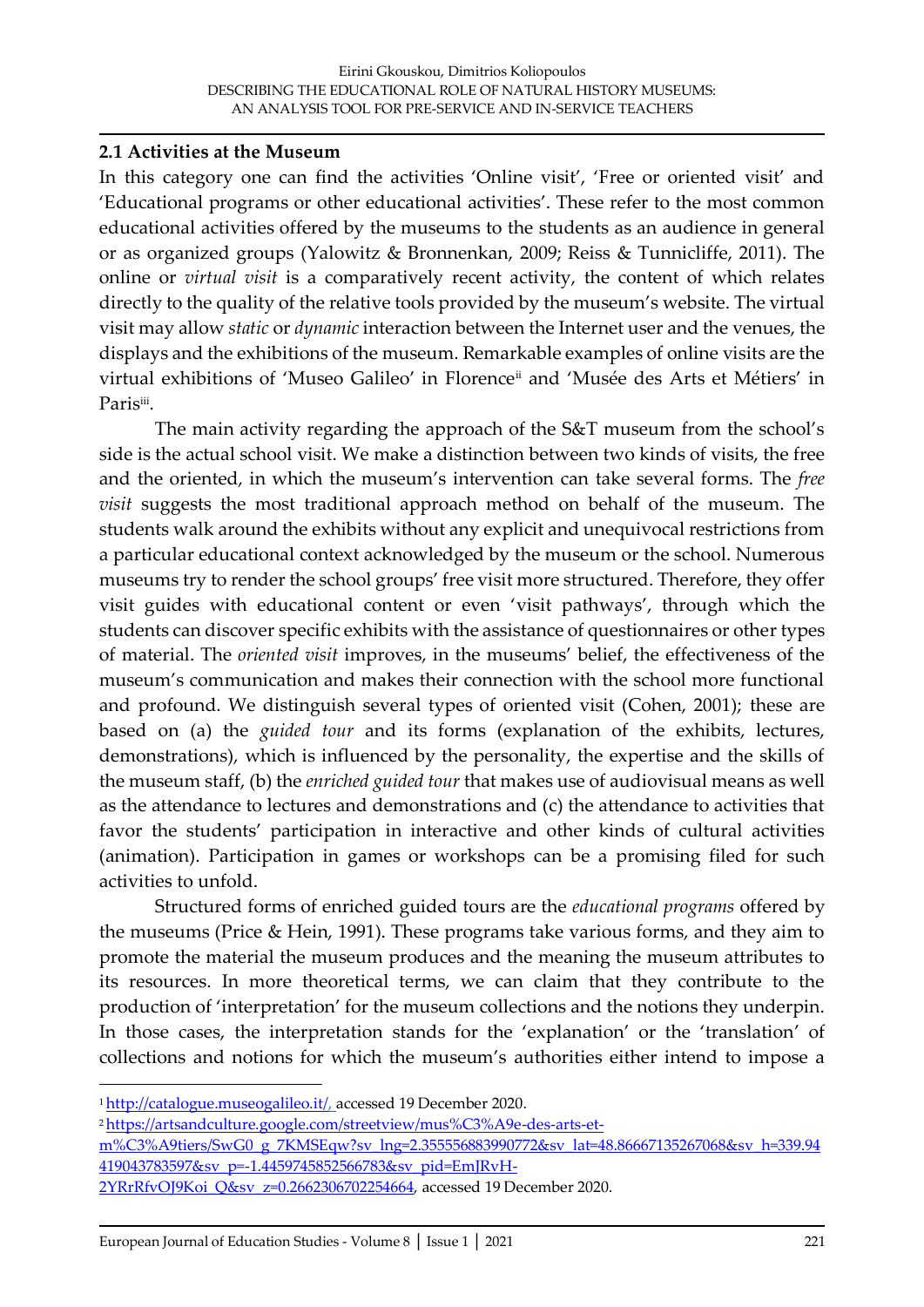specific 'reading' for them or put efforts for the visitor to attribute their personalized meaning to them (Jacobi & Meunier, 1999; Black, 2009). The unit that organizes all of the above is the museum exclusively; its specialized staff (museum educators, mediators etc.) or freelancers (usually specialists in a scientific or technological field) take on the implementation of the various programs within the museum.

# **2.2 Activities at the Museum and the School**

The activities 'Teachers' training', 'Educational programs in association with social institutions' and 'Educational programs in collaboration with the school' fall under this category. These activities usually derive from the museum and especially from the kind of museum that is friendly to formal education institutions and pursues cooperation with them (Allard & Boucher 1998; Morentin & Guisasola, 2014) or/and from formal education institutions when they promote innovational conceptions regarding the content and the teaching method of school curricula (Anderson, Piscitelli & Everett, 2008; Falk, Heimlich & Bronnenkant, 2008; Falomo-Bernarduzzi, Albanesi & Bevilacqua, 2012). A key action that some S&T museums take is the establishment of *teachers' training* groups. As for instance, the 'Exploratorium' in San Francisco offers an organized and systematic educational work, as it possesses a center and gives the teachers the opportunity to get in touch with scientifically trained staff in order to supplement and update their knowledge or/and use the museum's pedagogical resourcesiv .

However, the basic activity within this category are the educational programs that are designed and implemented in association with numerous cultural institutions (communities, unions) or with formal education institutions (school, university) and, mostly, in cooperation with educators. The difference between these educational programs and those that originate exclusively from the museum is that their educational goals suggest a product of cooperation among institutions with diverse aims and types of action; as a result, the content of these programs obtains a unique autonomy in comparison to the explicitly pronounced popularized and explanatory content of the museum's collections and exhibitions.

A characteristic case of a program deriving from the coequal cooperation between museum and educators is the *Villette class* at the 'Cité des Sciences et de l'Industrie' science center in Paris, where a school children's group is accommodated for a week at the museum's establishment in order to accomplish a plan, which has been devised from the school teacher's that participate in the program, corresponding to the context of the educational resources and activities provided by the specific science center (Ferran, 1997). Other types of educational programs, that are designed on the base of a *coequal collaboration* between museum and formal education, include three educational phases. These phases are developed in different times and locations: the phase before the visit takes place in school, the phase during the visit takes places in the museum venues and

<sup>&</sup>lt;sup>3</sup> [https://www.exploratorium.edu/education/professional-development-programs,](https://www.exploratorium.edu/education/professional-development-programs) accessed 19 December 2020.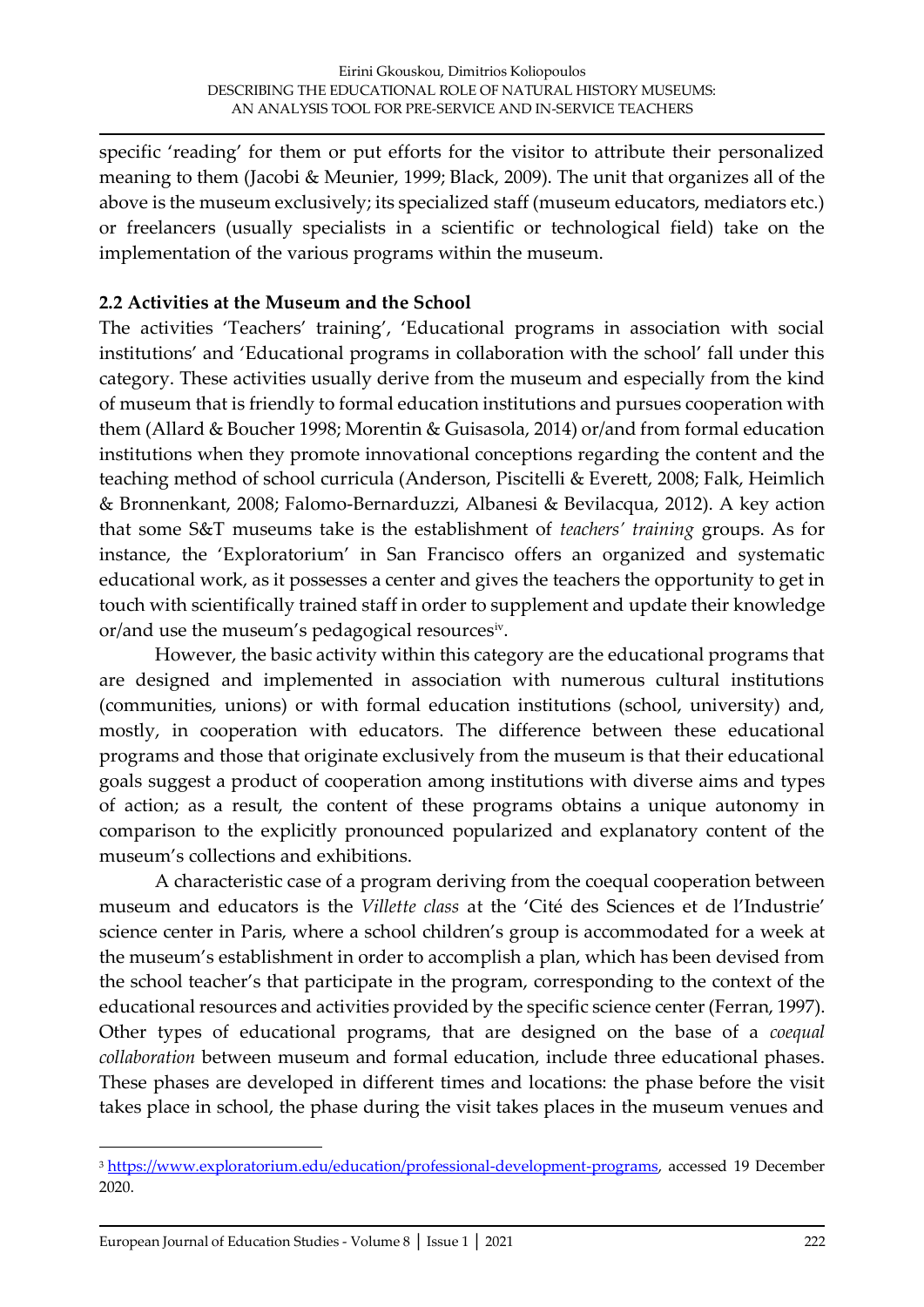the final phase takes place in school, just like the first one. The formation of the content of the three phases is a process that usually occurs in a totally empirical manner or follows the principles and rules that are imposed by the academic research in science education (Allard, Boucher & forest, 1994; Filippoupoliti & Koliopoulos, 2012; Meunier, 2018). Most of these programs are commonly implemented by educators that may have gone through relevant training and usually have been working collaboratively with museum specialized staff.

### **2.3 Museum activities in school**

The included activities in this category are 'Exploitation of the museum's online material', 'Educational programs with museum support/devices' and 'Simulation of museum activities'. If the school does not visit the museum, then the opposite can happen. Schools of remote districts or schools that have no access to the S&T museums' collections or exhibitions have an opportunity to approach them through the use of virtual or actual material they offer. Specialized staff's visits to schools also transfer content, experiences and material from the museum venue to school. The museum devices, often characterized as *educational kits,* suggest the material foundation layer of educational programs that are designed and offered by the museums to the schools in a form of suitable material (micro-slides, teleplays, maquettes, samples or scientific devices). The integration of such materials in traditional teaching units or other forms of teaching structure is possible to enrich the curriculum with concepts, methods and cultural content of science and technology by ensuring at the same time the increase of interesting and positive attitudes towards them. The approach of the various forms of museum's *simulation activities<sup>v</sup>* consist some cases of museological activities centered in the school venue (Rix & McSorley, 2010; DeWitt & Storkdiesk, 2008). Another efficient form for the integration of museum resources into school curriculum are the *visits from museum staff to school classes*, intending to the *reinforcement* of educational work, suggests (Paquin & Allard, 1998).

### **3. Application of the descriptive tool**

### **3.1 Sample of museums under investigation and description technics**

Three cases of implementing the proposed tool follow herein, with the aspiration to emphasize those elements that we consider important for reassuring its capability to represent in a coherent, consistent and valid way the educational role of various S&T museums. In order to methodologically ascertain the above, we believe that the sample of museums that we would choose for the implementation of our tool should consist of museums of the same category, in order to make sure that the homogeneity would lead to legitimate *comparisons*, but also with different qualitative features as so as to try out its *discriminant ability*, namely its ability to point out these characteristics. Therefore, we

<sup>4</sup> [https://www.exploratorium.edu/education/teaching-resources,](https://www.exploratorium.edu/education/teaching-resources) accessed 19 December 2020.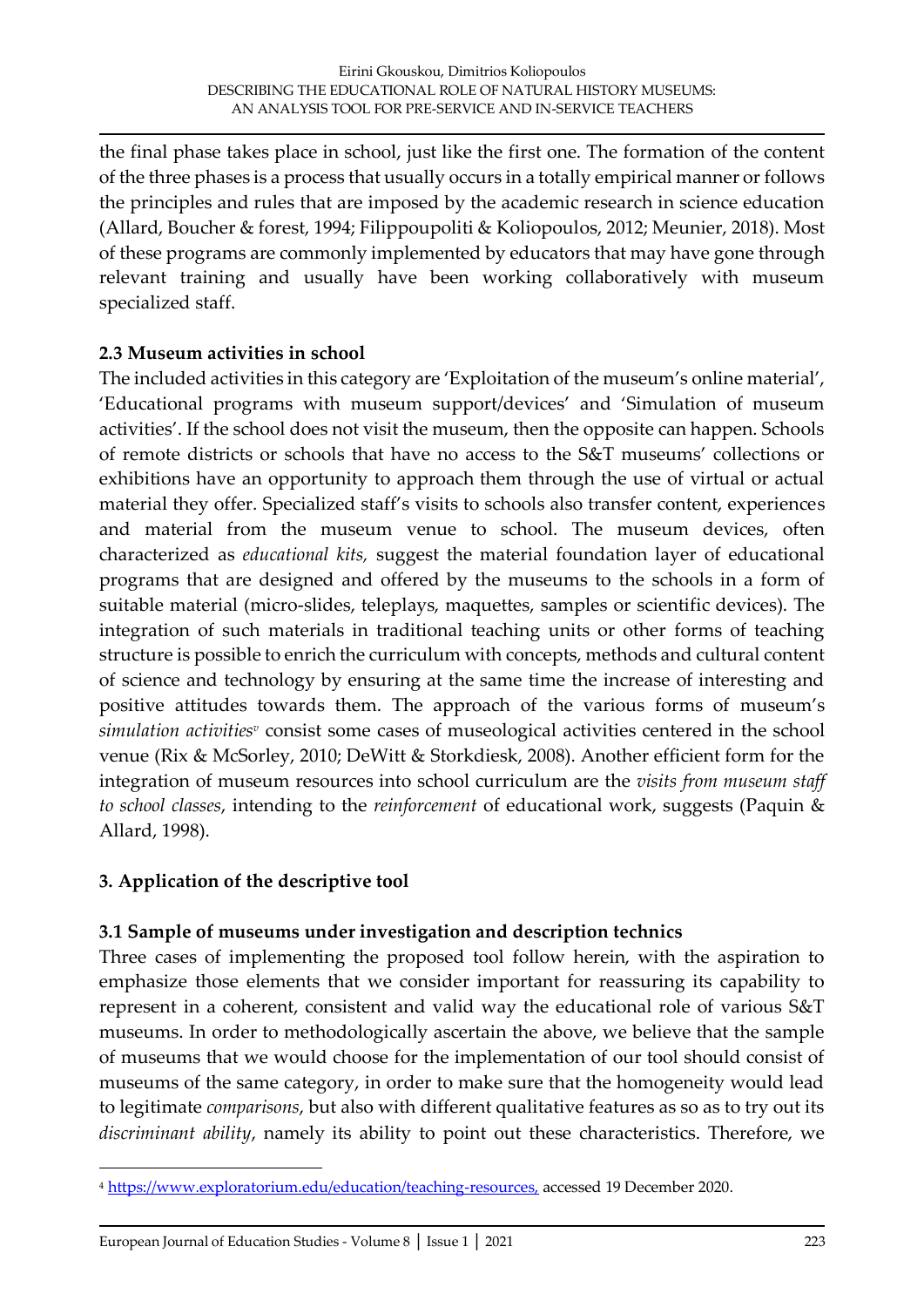chose Natural History museums, a typical traditional S&T museums' category, of international, national and local range (Mujtaba, Lawrence, Oliver & Reiss, 2018). In the current study we will present the case studies of the 'Muséum National d' Histoire Naturelle' in Paris (international range), the 'Goulandris Natural History Museum' in Athens (national range) and the 'University Zoology Museum' in Patras (local range), although the tool has been implemented at a larger museums' sample. However, no safe conclusions can be drawn regarding the tool's validity until it is implemented at a typically random museums' sample, in other S&T museums' category and from a larger group of researchers.

Data collection can be accomplished through observation on the spot, interviews with the museum staff, the study of the museum's website or all of the above. The data presented here was collected through the analysis of museums' websites. Information from such sources were imported in an Excel worksheet and have been categorized according to the following criteria: (a) types of educational activities offered by each museum, (b) people involved in such activities and (c) audiences they address. Our data will be supplemented with museum staff's interviews; the protocol for these interviews is currently under design.

### **3.2 Muséum National d'Histoire Naturelle (Zoology wing)**

In Figure 2 we present the profile of the most iconic venue of 'Muséum National d'Histoire Naturelle', the 'Grande Gallérie de l'Évolution' ('Gallery of Evolution')vi. It seems that the museum is active in two out of the three categories of educational activities. It provides only *static* forms of online visits for some of its collections. It also certainly provides and promotes the two basic categories of actual visits. Regarding the free visit, the educator has access to educational material for some thematic units. The oriented visit can take various forms, such as guided tours (i.e., 'Journey to the heart of biodiversity', 'Evolution of life') and workshops for young children and students (i.e. 'How to classify the living organisms'). However, at the same time the museum invites the educators to organize their own educational programs in association with the museum specialized staff; for example, in case they are interested in delving deeper into a subject matter. This invitation can take four different forms: (a) collaboration between the museum and the networks of educational priority, in which case school classes that belong to underprivileged districts design a sequence of visits during the school year, (b) the design of 'museum classes', in which case the educators submit an educational program that is actualized in school as well as in the museum, (c) the involvement of the museum in the senior year high school students' research project that is a subject of their graduation examinations and (d) the design of 'cross-curricular thematic museum classes', in the duration of which visits are carried out at museums of various kinds in order to study the scientific, historical and esthetic principles of a specific thematic unit.

<sup>5</sup> [https://www.jardindesplantesdeparis.fr/fr/programme/galeries-jardins-zoo-bibliotheques/grande](https://www.jardindesplantesdeparis.fr/fr/programme/galeries-jardins-zoo-bibliotheques/grande-galerie-levolution-2763)[galerie-levolution-2763,](https://www.jardindesplantesdeparis.fr/fr/programme/galeries-jardins-zoo-bibliotheques/grande-galerie-levolution-2763) accessed 19 December 2020.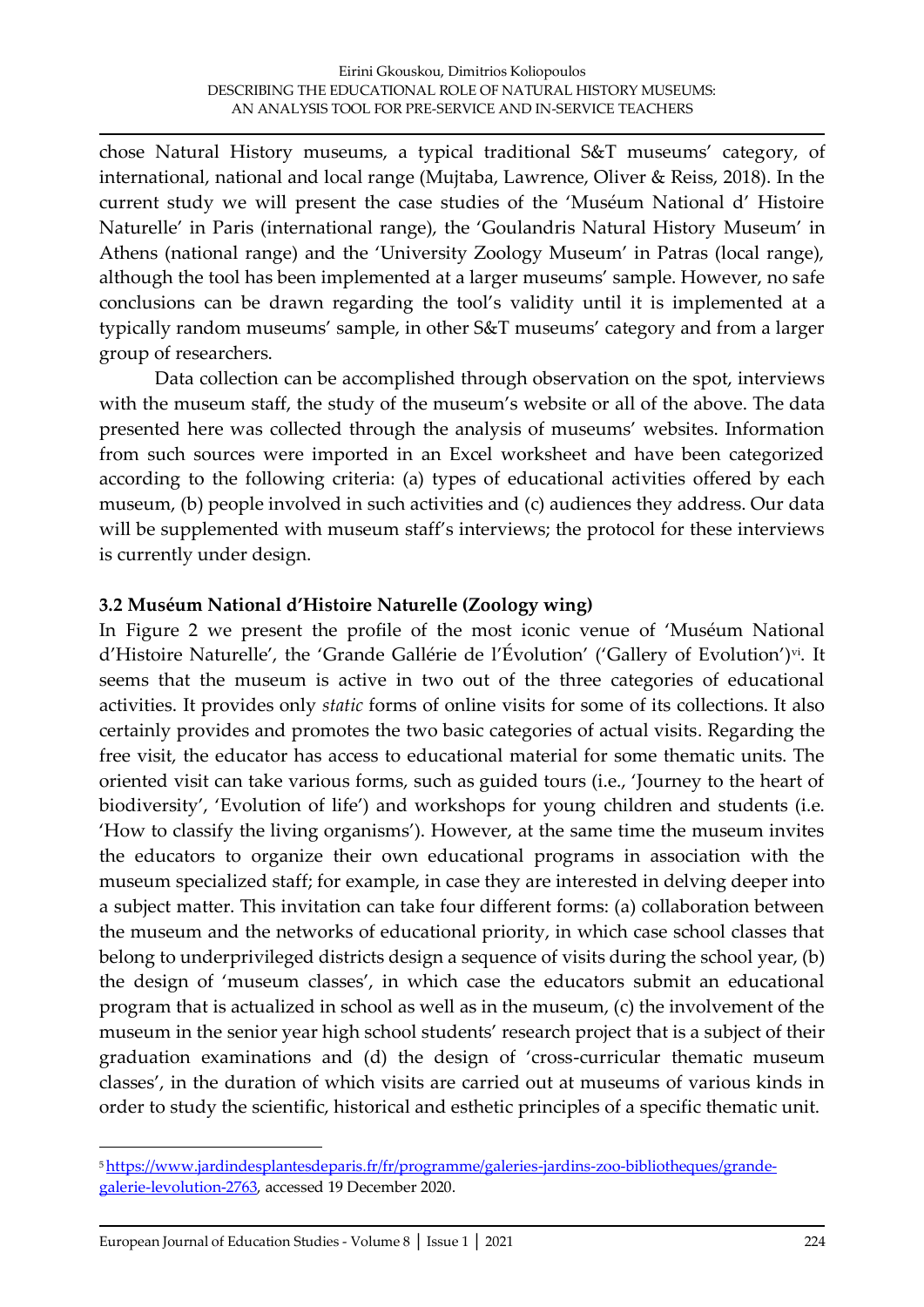

**Figure 2:** Implementation of the tool for the description of the educational role of the Muséum Nationale d'Histoire Naturelle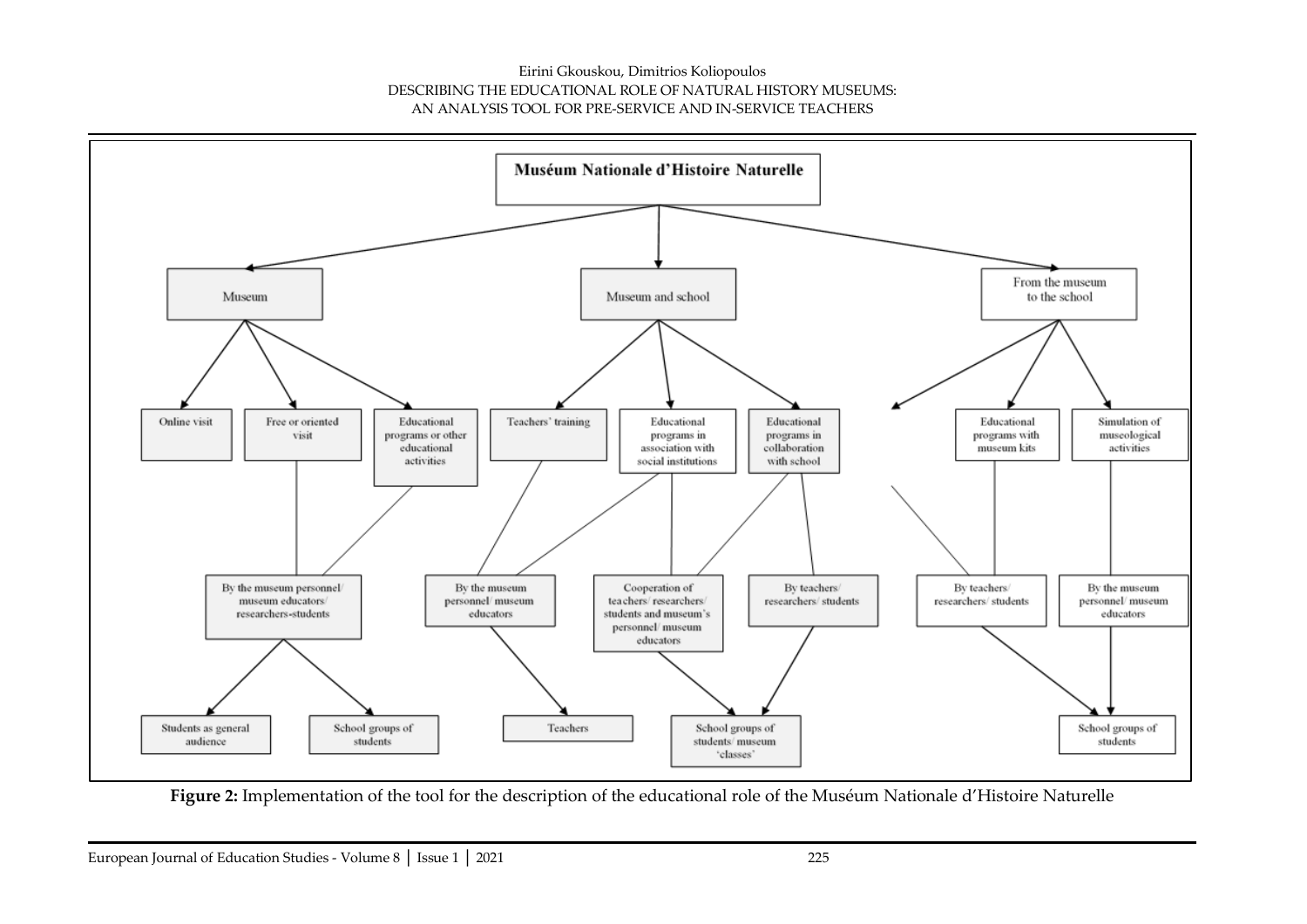

Figure 3: Implementation of the tool for the description of the educational role of the Goulandris Natural History Museum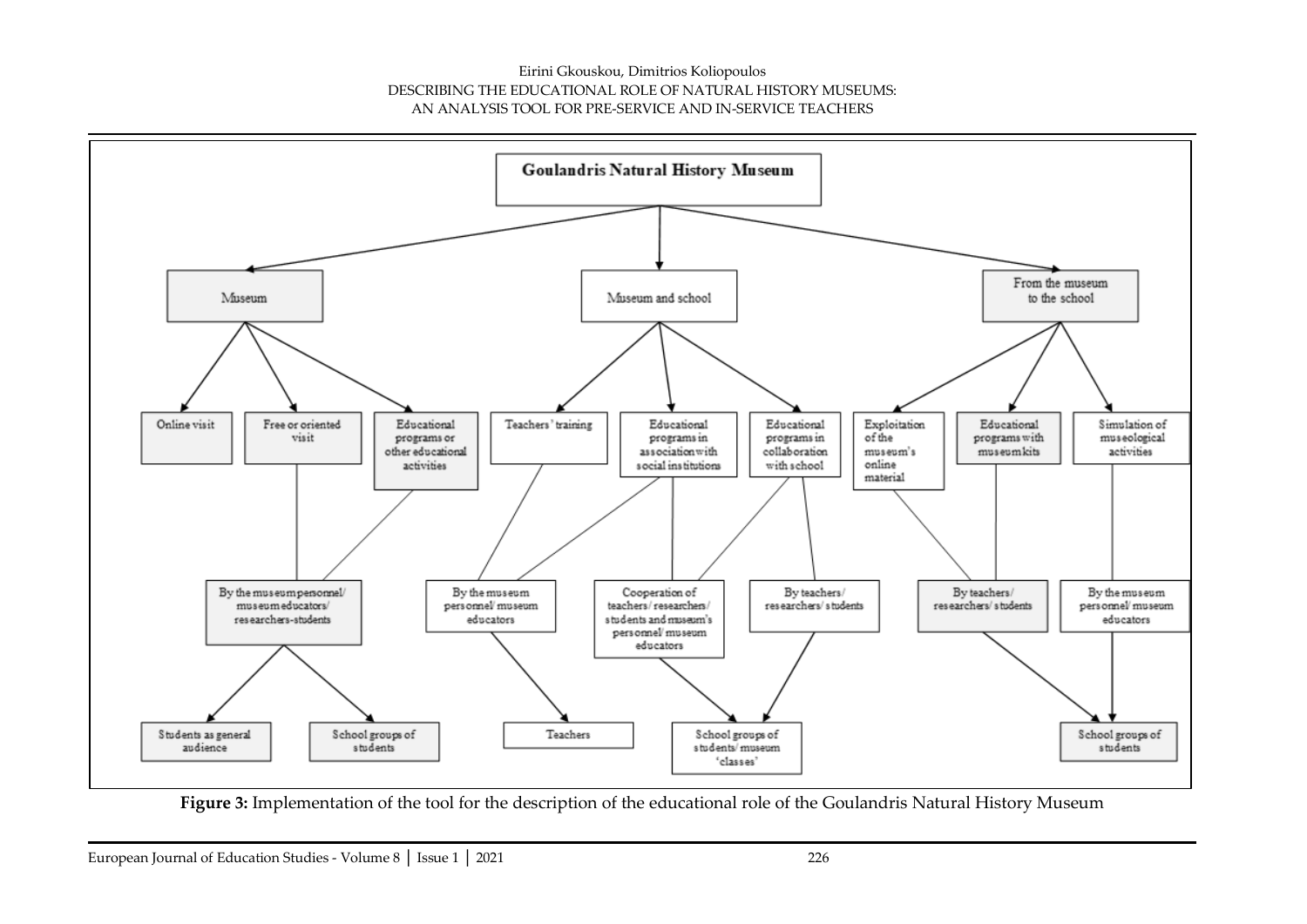In all of the above cases, educational programs take a form of institutional facility provided by the museum in full cooperation with school. Additionally, the museum offers training programs for future and potential teachers<sup>vii</sup>. Finally, the provided online educational material is most commonly associated with the museum exhibitions and therefore the educator might use it in their classrooms consequently to the museum visitviii. However, the museum does not seem to offer a suitable area for the simulation of museum activities neither museum devices for in-school use.

### **3.3 Goulandris Natural History Museum (Zoology wing)**

As Figure 3 illustrates, the zoology wing of 'Goulandris Natural History museum'<sup>ix</sup> displays a different profile in comparison to 'Muséum National d'Histoire Naturelle' in Paris that was above analyzed. Regarding the first category, there are no alterations. The museum provides static and dynamic online visits<sup>x</sup>, while it recommends both free and oriented visits to its exhibitions and scientific workshops. The oriented forms of visit are guided tours and educational programs that address to school populations. The educational program labelled 'Botanologists – entomologists' is a typical example of guided tours. In contrast to the international museum in Paris, the collaboration between Goulandris Natural History Museum and school does not take an institutional form that would allow schools to have an essential role in the design and development of activities. On the other hand, the museum offers educational material such as educational folders and museum devices (i.e., 'Volcanoes of Greece' and 'Immigration of organisms' that have been designed by 'Friends of the Museum' association) for within the in-school use $^{\mathsf{xi}}$ .

### **3.4 Zoology Museum at University of Patras**

The 'Zoology Museum at University of Patras'<sup>xii</sup> is a typical example of a first-generation museum that refuses to update, as many of the Greek university museums, in terms of upgrading their communicational and educational functions. The museum's profile is presented in Figure 4. Setting aside the fact that the museum addresses Biology students' educational needs, its outreach is limited in the oriented visit of school classes, namely in the traditional guided tour for students. During the last few years there has been a close collaboration between the museum and Educational Departments of University of Patras in order to develop appropriate educational programs for preschool and primary education levels, while these programs have been already implemented by a large number of preschool teachers in the West Greece region (Koliopoulos, Gkouskou

<sup>6</sup>[http://www.mnhn.fr/museum/foffice/ecole/ecole/nosConseils/rub\\_maternelle/som\\_maternelle/fiche.xsp?](http://www.mnhn.fr/museum/foffice/ecole/ecole/nosConseils/rub_maternelle/som_maternelle/fiche.xsp?ARTICLE_ARTICLE_ID=691&idx=4&nav=liste) [ARTICLE\\_ARTICLE\\_ID=691&idx=4&nav=liste,](http://www.mnhn.fr/museum/foffice/ecole/ecole/nosConseils/rub_maternelle/som_maternelle/fiche.xsp?ARTICLE_ARTICLE_ID=691&idx=4&nav=liste) accessed 19 December 2020.

<sup>7</sup>[https://edu.mnhn.fr/,](https://edu.mnhn.fr/) accessed 19 December 2020.

<sup>8</sup> [https://www.gnhm.gr/en/,](https://www.gnhm.gr/en/) accessed 19 December 2020.

<sup>9</sup>[https://virtualtour.gnhm.gr/en/,](https://virtualtour.gnhm.gr/en/) accessed 19 December 2020.

<sup>10</sup>[https://filoi-gnhm.gr/site/ta-ifestia-tis-elladas-2/,](https://filoi-gnhm.gr/site/ta-ifestia-tis-elladas-2/) accessed 19 December 2020.

<sup>&</sup>lt;sup>11</sup>[http://zmup.upatras.gr/en,](http://zmup.upatras.gr/en) accessed 19 December 2020.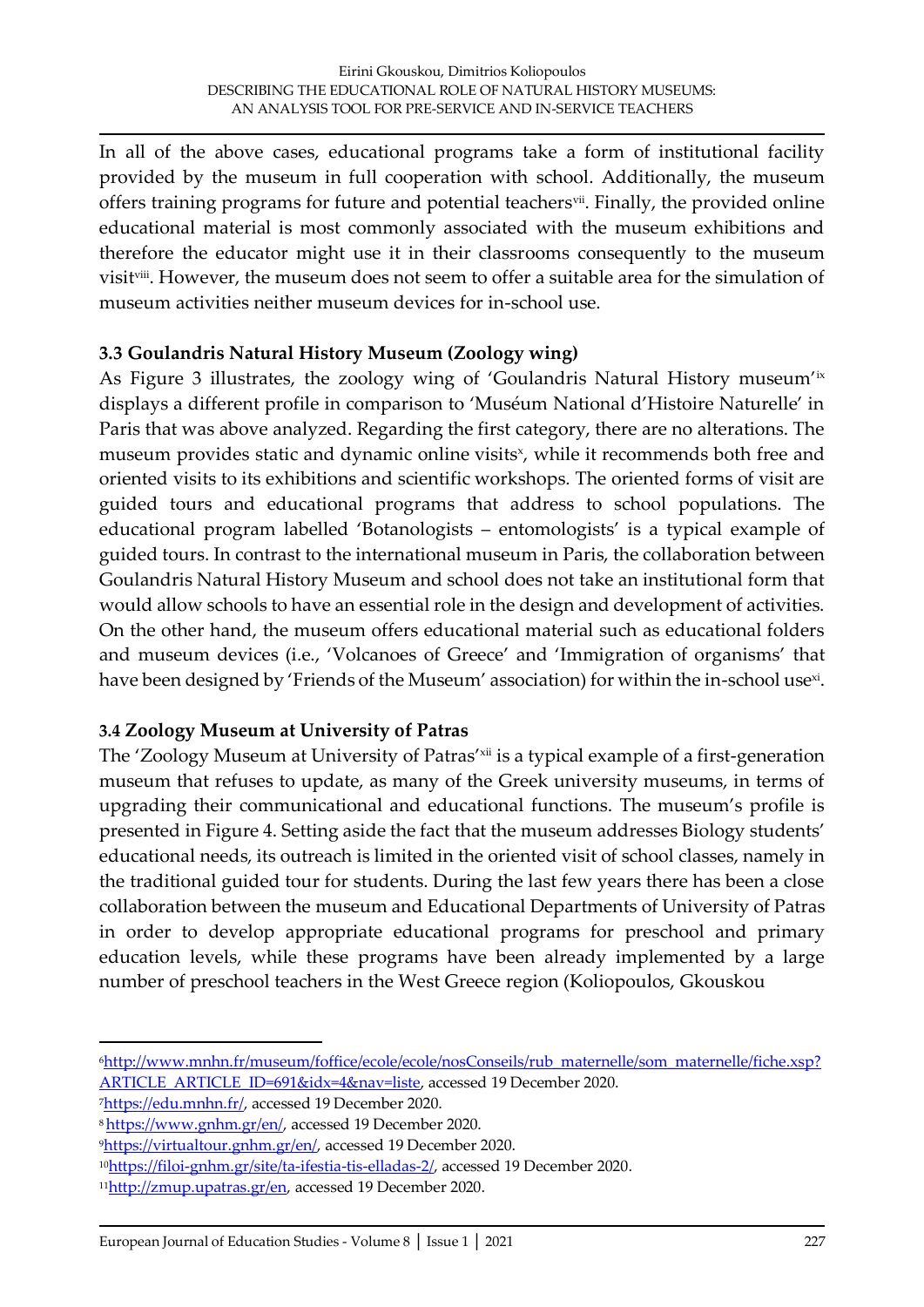

**Figure 4:** Implementation of the tool for the description of the educational role of the Zoology Museum of Patras University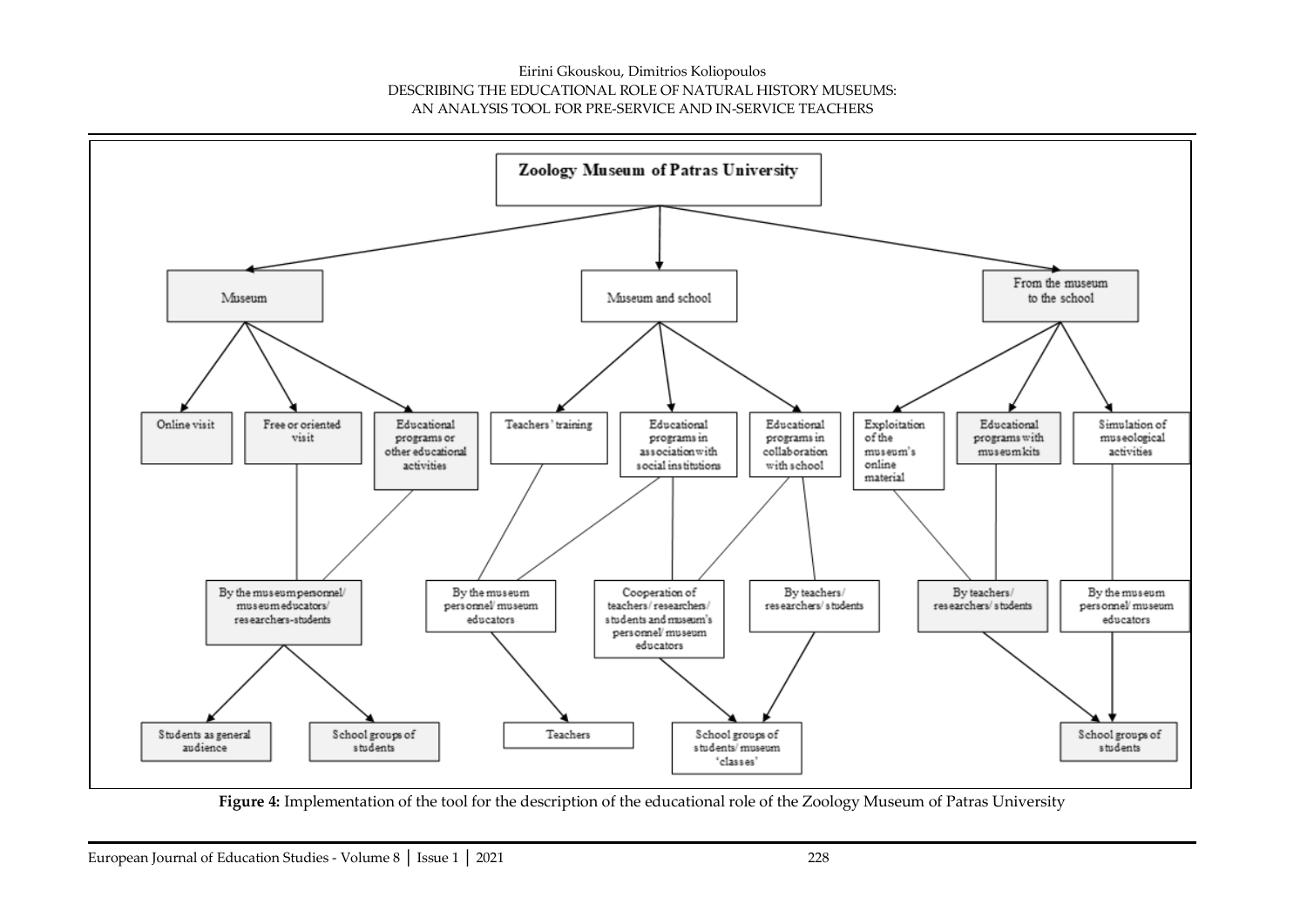& Arapaki, 2012). Recently, the museum has developed an activity called 'Ornithopolis'xiii which aims at bringing the citizens of Patras and scientists of the University of Patras together. Through brief seminars and 'bird walks' in the urban area of Patras, citizens learn to recognize the birds of the city and record their presence in a scientific way (Georgopoulou, Faulwetter, Tzortzakaki & Giokas, 2019).

## **4. Use of the descriptive tool**

The suggested tool for the macroscopic description of the educational role of the S&T museum can be used for the description and comparison of educational activities on behalf of formal education by educators and administrators, as well as on behalf of the museum by the designers of educational activities. In addition, it is possible to be utilized in the context of museological education which is offered to pre-service and in-service teacher education and it can also have an impact to the development of academic museological research.

As a cause, but also as a product, the basic feature of the proposed tool is to enlighten formal education and teachers in particular, regarding the forms of educational activities in S&T museums and, at the same time, to facilitate the distinction between the diverse nature of such activities by attributing meaning to them. The purpose of this tool is not to evaluate the quality of the educational material that the museum provides. In addition to the above characteristics, our assumption is that the tool's power to draw distinctions will encourage teachers to more effectively design their approach to the museum of their choice. This can be accomplished if, as for instance, they understood the diversities in the design and implementation of the *different types of educational programs* that are included in all three categories of educational activities. Still, further research on this assumption is necessary in order to confirm or disprove it.

The second intriguing utility of the suggested tool derives from its educational character at an academic level. Namely, this tool can be used for the museological education and especially for connecting the museological knowledge with the training of future teachers. For example, at the DECESE of University of Patras the students use this tool during the classes of 'Museology of Natural Sciences' (undergraduate level) and 'Museology and Education' (postgraduate level) and learn how to distinguish the various types of educational activities the S&T museums promote, as well as to describe and compare the educational role of international and Greek museums through their websites (Koliopoulos, 2017). Simultaneously, this tool can be transformed to a technique for further investigation of the S&T museum's educational role towards the constitution of a systematic classification of educational activities and, in particular, educational programs originated from the museums; in our opinion, this consists vital issue for museological research. Our future endeavors are focused on this direction.

<sup>&</sup>lt;sup>12</sup> [http://zmup.upatras.gr/en/content/what-ornithopolis,](http://zmup.upatras.gr/en/content/what-ornithopolis) accessed 19 December 2020.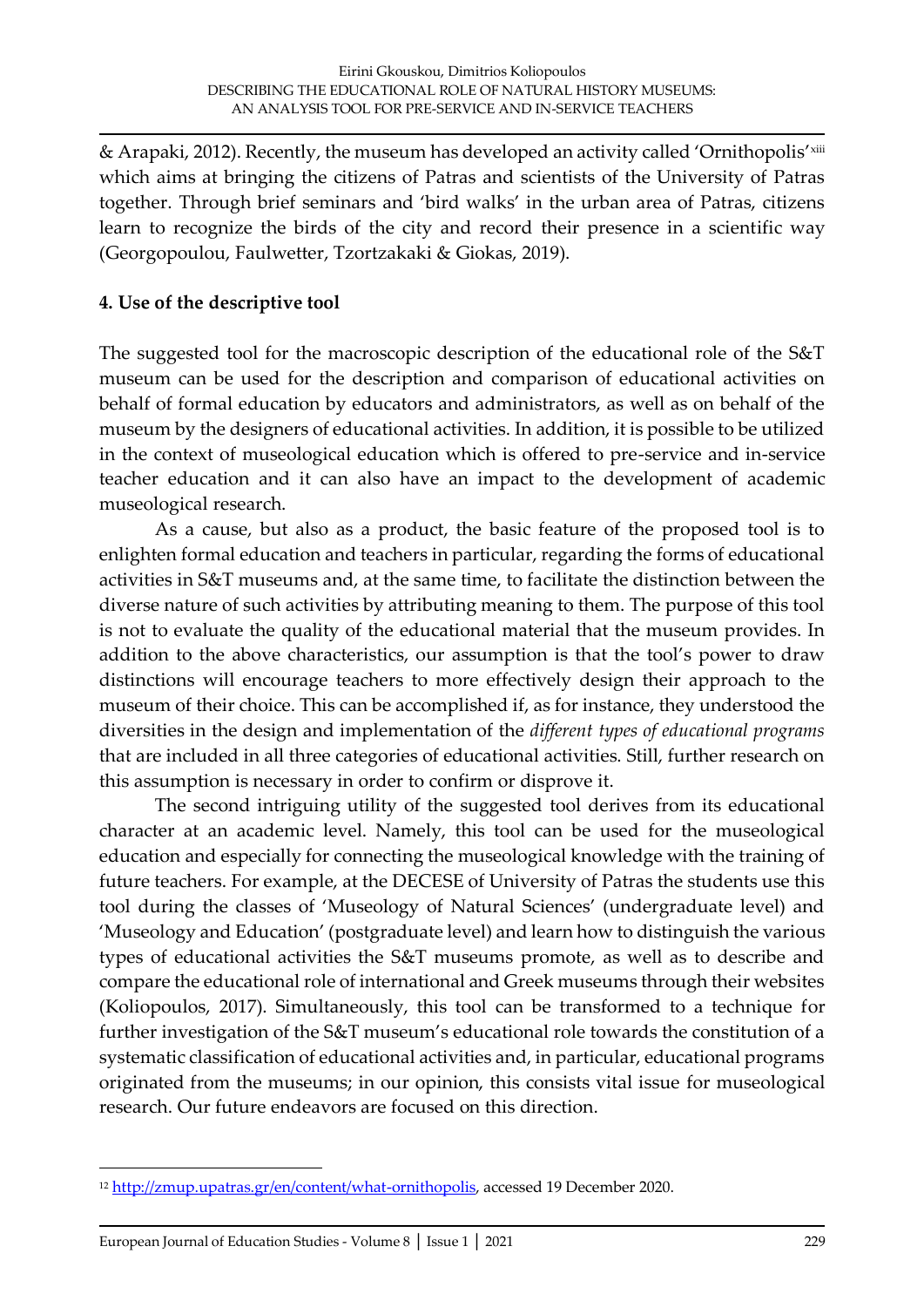# **5. Epilogue**

There were clear limitations to this study. Firstly, and most notably, it was a small-scale and qualitative study, therefore attempting any generalizations would be risky. Secondly, the sample introduced in this study represents merely one category of S&T museums. For confirming the reliability of the tool in terms of coherence and uniformity, it is required to test it with larger samples in several occasions. At the same time, it is necessary to further explore the sample of S&T museums for verifying the validity of the tool (discriminative value for a wide range of S&T museums). Finally, its macroscopic nature illustrates a need for further work with this tool in order to also comprise detailed qualitative information for the assessment of the educational role of the S&T museum.

### **Acknowledgement**

Each author certifies that he or she has no commercial associations (eg, consultancies, stock ownership, equity interest, patent/licensing arrangements, etc) that might pose a conflict of interest in connection with the submitted article.

### **About the Authors**

**Eirini Gkouskou**: Lecturer in Early Years and Primary Education at the Department of Learning & Leadership, Institute of Education, University College London (UCL IOE) since March 2020. Eirini previously, was a Senior Lecturer within the Early Childhood team of UEL. Eirini previously worked as an academic, practitioner and manager in formal and non-formal (museum) organisations for more than 12 years. She holds a Bachelor degree (Honours) in Early Childhood Education, a MSc in Natural Science Didactics, a MBA in Education Business Administrator and a PhD from the University of Patras, Greece. Eirini completed her PhD in 2014 and since then she was a Research Associate at the Department of Curriculum, Pedagogy & Assessment at the Institute of Education, University College London. Eirini's research interests broadly focus on Didactic of Science Education, museum education, play, STEM and inquiry - based learning. Eirini is also an active member of GEM and a Deputy Editor of the Journal of Education in Museums and a member of the CASTME organisation. CASTME links science, technology, engineering and mathematics educators across the Commonwealth and it has a UK-based board of trustees, with regional branches in Africa, Asia, and Europe.

**Dimitris Koliopoulos**: Professor at the Department of Educational Sciences and Early Childhood Education of the University of Patras. He holds a diploma in physics from Aristotle University of Thessaloniki (Greece) and has done postgraduate studies in Science Museum Education and Science Education at the Jussieu University of Paris (France) and at University of Patras (Greece). His research interests concern epistemological and educational aspects of the transformation of scientific knowledge to school science in formal and non-formal (e.g., museums) educational settings. He has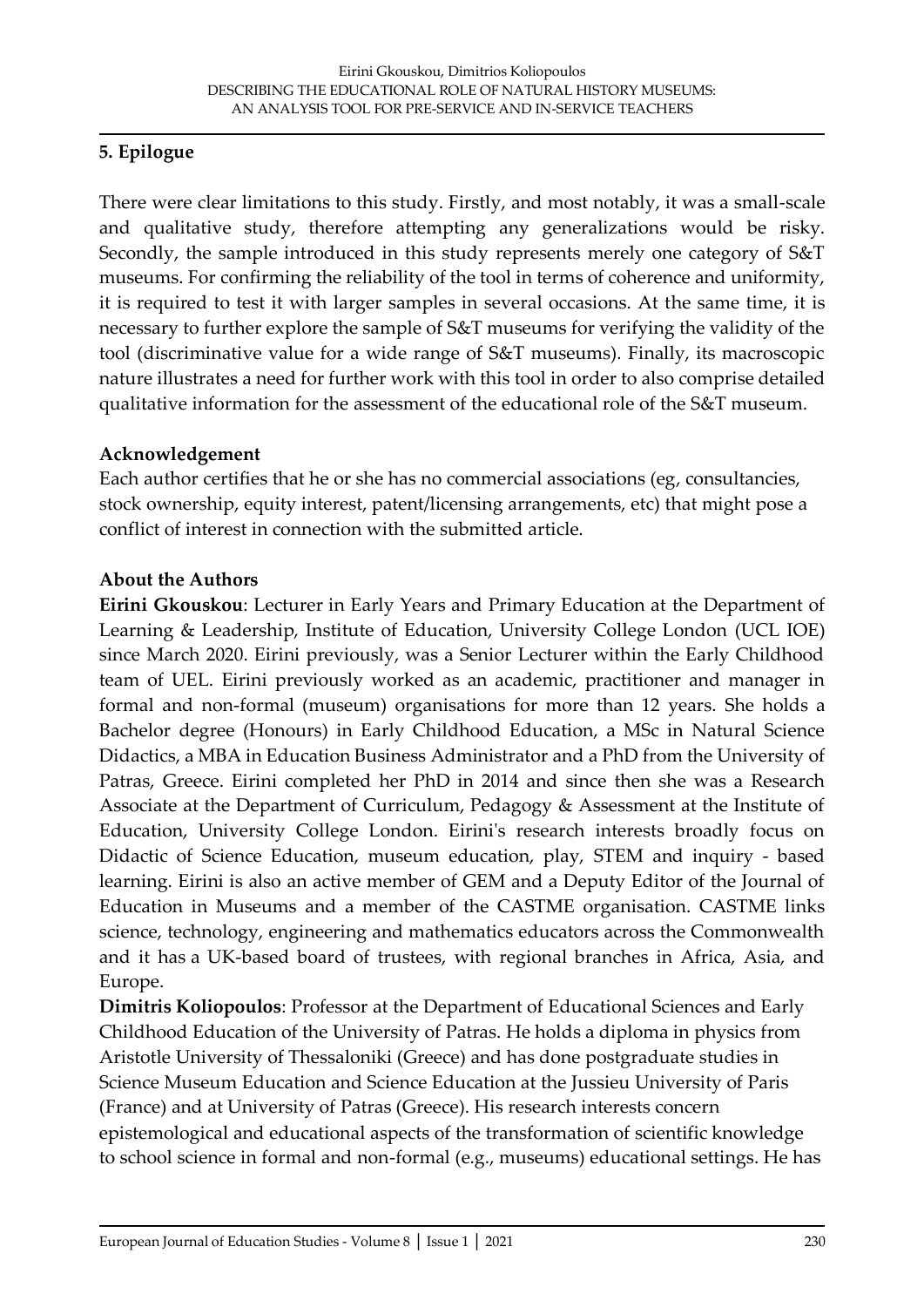also been involved for years in the pre-service and in-service training of teachers in the primary and secondary education.

### **References**

- Allard, M., Boucher, S. & Forest, L. (1994). The museum and the school. *McGill Journal of Education*, 29(2), 197-212.
- Allard M. & Boucher S. (1998). *Éduquer au musée. Un modèle théorique de pédagogie muséale.* Montréal : Cahiers du Québec.
- Anderson, A. Piscitelli, B. & Everett, M. (2008). Competing Agendas: Young Children's Museum Field Trips. *Curator: The Museum Journal*, 51(3), 253-273.
- Black, G. (2009). *The engaging museum. Developing museums for visitors involvement*. Routledge.
- Buffet, F. (1995). Entre école et musée : le temps du partenariat culturel et éducatif ? *Publics et Musées*, 7(7), 47-66.
- Caro, P. (1997). Tensions between science and education in museums and elsewhere. In G. Famelo & J. Carding (Eds) *Here and Now, Contemporary Science and Technology in Museums and Science Centres*. London : The Trustees of the Science, 219-225.
- Cohen, C. (2001). *Quand l'enfant déviant visiteur : Une nouvelle approche du partenariat École-Musée*. Paris: L'Harmattan.
- DeWitt, J. & Storksdieck, M. (2008). A Short Review of School Field Trips: Key Findings [from the Past and Implications for the Future.](http://www.tandfonline.com/doi/abs/10.1080/10645570802355562) *Visitor Studies*, 11(2), 181-197.
- Diamond, J. (2000). Moving Toward Innovation: Informal Science Education in University Natural History Museums. *Curator: The Museum Journal*, 43(2), 93-102.
- Dillon, J. (2015). Innovation in out of school science. *School Science Review*, 97(358), 57–62.
- Eshach, H. (2007). Bridging in-school and out-of-school learning: Formal, non-formal and informal education. *Journal of Science Education and Technology*, 16(2), 171- 190.
- Falk, J., H., Heimlich, J. & Bronnenkant, K., (2008). Using Identity-Related Visit Motivations as a Tool for Understanding Adult Zoo and Aquarium Visitors' Meaning-Making. *Curator: The Museum Journal,* 51(1), 55-79.
- Falomo-Bernarduzzi, L., Albanesi, G. & Bevilacqua, F. (2012). Museum heroes all: the Pavia approach to school-science museum interactions. *Science & Education* [Special issue 'History of science in museums'], 23(4), 761-780.
- Fenichel, M. & Schweingruber, H. (2009). *Surrounded by Science. Learning Science in Informal Environments*. Washington D.C.: The National Academies Press.
- Ferran, P. (1997). *Villette classes*. Council of Europe Publishing.
- Filippoupoliti, A. (Ed.) (2010). *Science Exhibitions: Communication and Evaluation*. Edinburgh: MuseumsEtc.
- Filippoupoliti, A. & Koliopoulos, D. (2012). Science museums/centres and early childhood education: Some possible factors that should affect the conceptual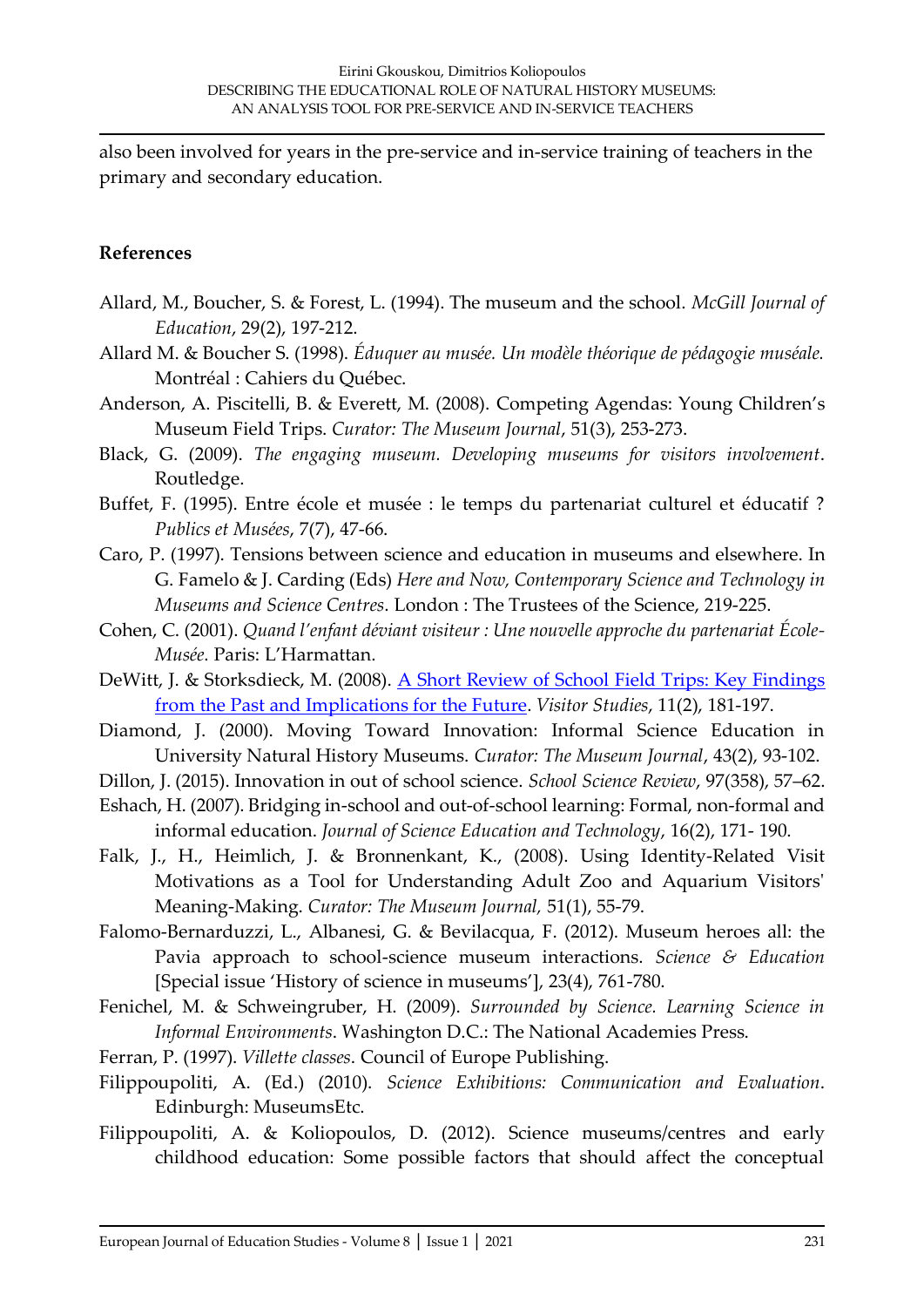dimension of educational programs. Paper presented in the CIMUSET 2012 Conference, Tampere/Helsinki, 28-31/8.

- Friedman, A. (2010). The evolution of the science museum. *Physics Today. 63*(10), 45-51.
- Georgopoulou, P., Faulwetter, S., Tzortzakaki, O. & Giokas, S. (2019), Towards an educational program for promoting children's awareness of urban bird diversity. *Educational Journal of the University of Patras UNESCO Chair*. 7(1), 141-157.
- Gkouskou, E. and Tunnicliffe, S.D. (2019). Leisure Visitor's Responses to Natural History Dioramas. In A. Scheersoi & S. Tunnicliffe (Eds) *Natural history dioramas traditional exhibits for current educational themes. Socio-cultural aspects*. Cham: Springer, 9-24.
- Gupta, P., Adams, J., Kisiel, J. and Dewitt, J. (2010). Examining the complexities of schoolmuseum partnerships. *Cultural Studies of Science Education*, 5(3), 685–699.
- Hofstein, A. & Rosenfeld, S. (1996). Bridging the Gap Between Formal and Informal Science Learning. *Studies in Science Education*. 28(1), 87-112.
- Jacobi, D. & Meunier, A. (1999). Au service du projet éducatif de l'exposition : L'interprétation. *La Lettre de l'OCIM*, 61, 3-7.
- Kelly, L. & Fitzgerald, P. (2011). Cooperation, Collaboration, Challenge: How to Work with the Changing Nature of Educational Audiences in Museums. In N. Mockler & J. Sachs (Eds) *Rethinking Educational Practice Through Reflexive Enquiry*. London: Springer, 77-88.
- Kirchberg, V. & Trondle, M., (2012). Experiencing Exhibitions: A Review of Studies on Visitor Experiences in Museums. *Curator: The Museum Journal.* 55(4), 435-452.
- Koliopoulos, D. (2017). *The teaching approach of science museum.* Athens: Metaixmio. [In Greek]
- Koliopoulos, D., Gkouskou, E. & Arapaki, X. (2012). How to design a teaching intervention about the concept of classification of animals for preschool children in the framework of cooperation between school and zoological museum? *Skholê*. 17, 21-25.
- McLaughlin, E., Smith W. S. and Tunnicliffe, S. D. (1998). Effect on Primary Level Students of in-service Teacher: Education in an Informal Science Setting. *Journal of Science Teaching,* 9(2), 123-142.
- Meunier, A. (2018). L'Education dans les musées : Une forme d'éducation non formelle. In D. Jacobi (Ed.) *Culture et Education Non Formelle.* Montréal : Presses de l'Université du Québec, 15-32.
- Morentin, M. & Guisasola, J. (2014). The role of science museum field trips in the primary teacher preparation. *International Journal of Science and Mathematics Education*. 13(5), 965-990.
- Mujtaba, Τ., Lawrence, M., Oliver, M. & Reiss, M. J. (2018). Learning and engagement through natural history museums. *Studies in Science Education,* 54(1), 41-67.
- Osborne, J & Dillon, J. (2007). Research on learning in informal contexts. Advancing the field? *International Journal of Science Education.* 29(12), 1441-1445.
- Patrick G. P & Tunnicliffe, S. D. (2013). *Zoo Talk*. Springer.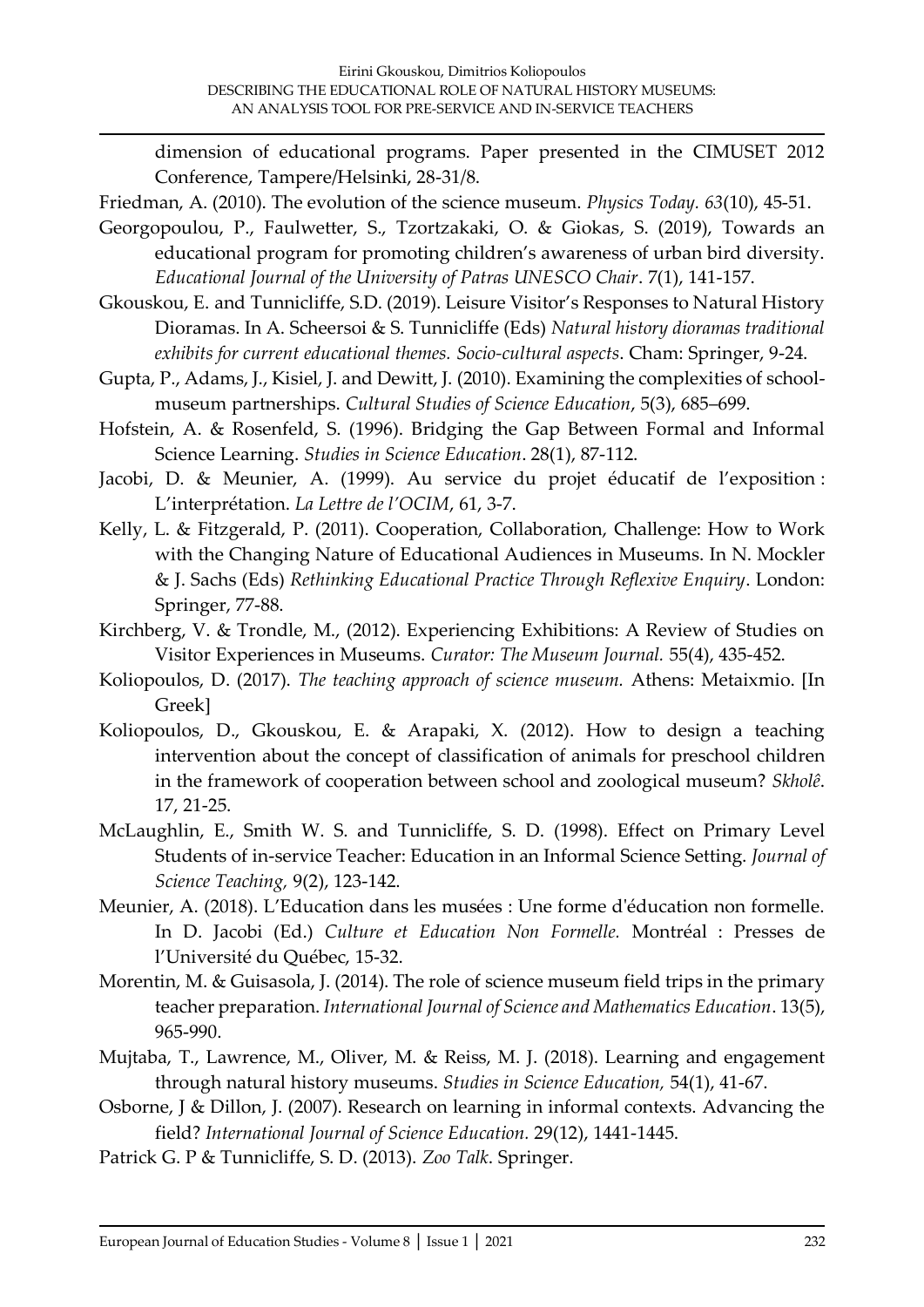- Paquin, M. & Allard, M. (1998). L'impact de l'agent d'éducation muséale sur l'apprentissage d'ordre cognitif et affectif chez des élèves de la quatrième année du primaire. *Canadian Journal of Education*. 23(1), 16-28.
- Price, S. & Hein, G. (1991). More than a field trip: science programmes for elementary school groups at museums. *International Journal of Science Education*. 13(5), 505-519.

Publics et Musées, no 7 (1995). *Musée et Education*. Lyon : Presses Universitaires de Lyon.

- Ramey-Gassert, L., Walberg, III H. J. & Walberg, H. J. (1994). Reexamining connections: Museums as science learning environments. *Science Education*. 78(4), 345-363.
- Reiss, M. & Tunnicliffe, S. D. (2011). Dioramas as depictions of reality and opportunities for learning in Biology. *Curator: The Museum Journal*, 54(4), 447-459.
- Reiss, M. et al. (2016). The Contribution of Natural History Museums to Science Education. Internal Report. UCL. [https://www.ucl.ac.uk/ioe/research](https://www.ucl.ac.uk/ioe/research-projects/2020/sep/contribution-natural-history-museums-science-education)[projects/2020/sep/contribution-natural-history-museums-science-education.](https://www.ucl.ac.uk/ioe/research-projects/2020/sep/contribution-natural-history-museums-science-education)
- Rix, C. & McSorley, J. (2010). An investigation into the role that school- based interactive science centers may play in the education of primary- aged children. International Journal of Science Education*.* 21(6), 577-593.
- Schiele, B. & Koster, E. (Eds.) (1998). *La révolution de la muséologie des sciences. Vers les musées du 21ème siècle*. Lyon : Presses Universitaires de Lyon.
- Yalowitz, S .S. & Bronnenkan, K. T. (2009). Timing and Tracking: Unlocking Visitor Behaviour. *Visitor Studies,* 12(1), 47-64.